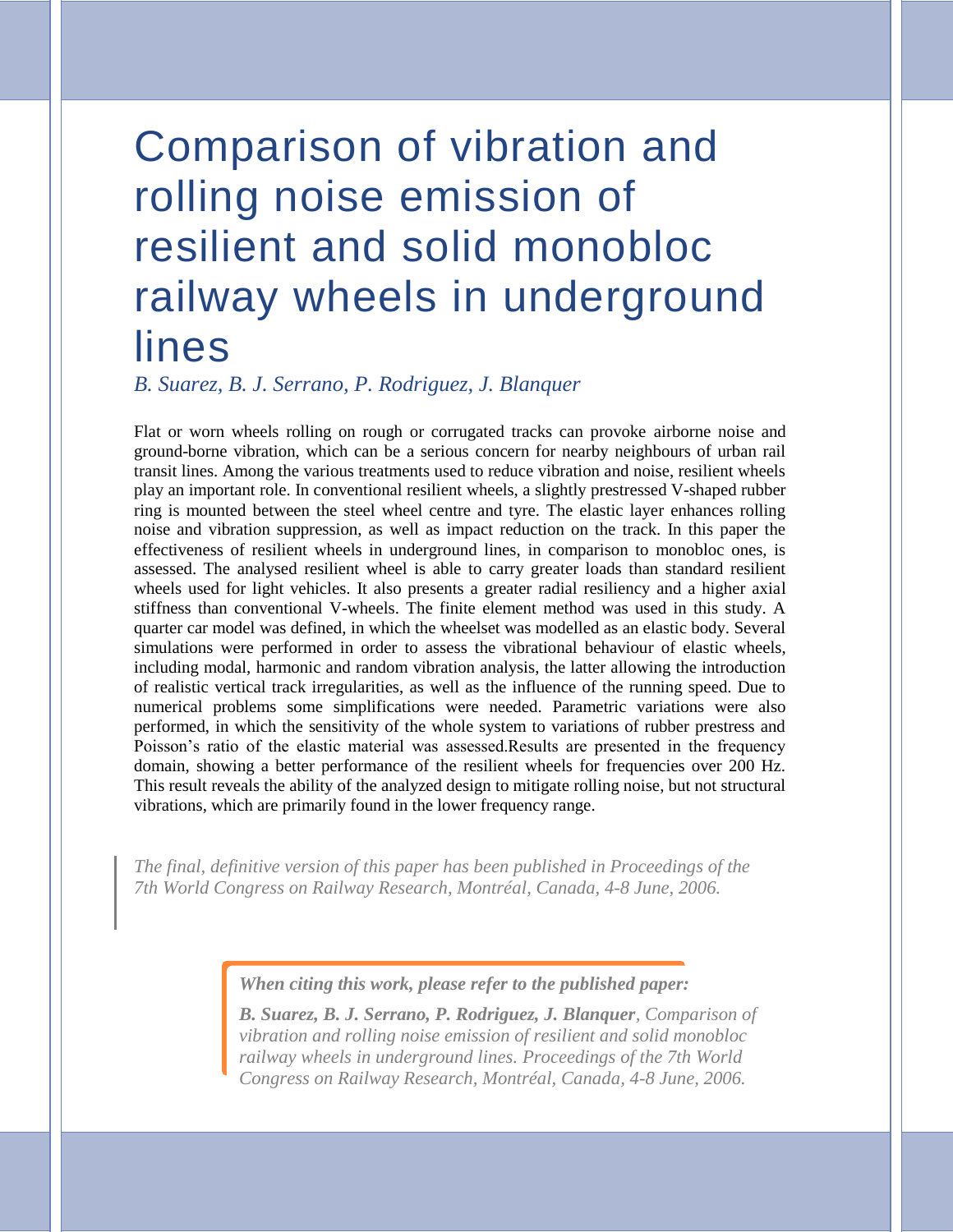# **Comparison of vibration and rolling noise emission of resilient and solid monobloc railway wheels in underground lines**

# **B. Suarez<sup>1</sup> , B. J. Serrano<sup>1</sup> , P. Rodriguez<sup>1</sup> , J. Blanquer<sup>2</sup>**

*<sup>1</sup>Railway Technologies Research Centre, Madrid, Spain, <sup>2</sup>Metro de Madrid, Madrid, Spain*

## **Abstract**

Flat or worn wheels rolling on rough or corrugated tracks can provoke airborne noise and ground-borne vibration, which can be a serious concern for nearby neighbours of urban rail transit lines. Among the various treatments used to reduce vibration and noise, resilient wheels play an important role.

In conventional resilient wheels, a slightly prestressed V-shaped rubber ring is mounted between the steel wheel centre and tyre. The elastic layer enhances rolling noise and vibration suppression, as well as impact reduction on the track.

In this paper the effectiveness of resilient wheels in underground lines, in comparison to monobloc ones, is assessed. The analysed resilient wheel is able to carry greater loads than standard resilient wheels used for light vehicles. It also presents a greater radial resiliency and a higher axial stiffness than conventional V-wheels.

The finite element method was used in this study. A quarter car model was defined, in which the wheelset was modelled as an elastic body. Several simulations were performed in order to assess the vibrational behaviour of elastic wheels, including modal, harmonic and random vibration analysis, the latter allowing the introduction of realistic vertical track irregularities, as well as the influence of the running speed. Due to numerical problems some simplifications were needed. Parametric variations were also performed, in which the sensitivity of the whole system to variations of rubber prestress and Poisson's ratio of the elastic material was assessed.

Results are presented in the frequency domain, showing a better performance of the resilient wheels for frequencies over 200 Hz. This result reveals the ability of the analyzed design to mitigate rolling noise, but not structural vibrations, which are primarily found in the lower frequency range.

## **1. Introduction**

## *Resilient wheels features*

Flat or worn wheels rolling on rough or corrugated tracks can provoke airborne noise and ground-borne vibration, which can be a serious problem for buildings and residents close to urban rail transit lines [6]. Among the various treatments used to reduce vibration and noise, resilient wheels play an important role.

In conventional resilient wheels, a slightly prestressed V-shaped rubber ring is mounted between the steel wheel centre and tyre [9]. The elastic layer enhances rolling noise and vibration suppression, as well as impact reduction on the track. It also softens the elastic transmission of traction and breaking forces and reduces wheel and rail wear, thus increasing the service life of the tyre. These characteristics make resilient wheels especially suitable for use on intensively-used urban and suburban mass transport.

Being initially designed for light rail systems, such as trams [1], in order to reduce rolling noise on tangent track and wheel squeal on tight curves [11], they have been intensively used for years with apparently satisfactory results.

Although resilient wheels are rarely found on mainlines, when first noise problems arose on early ICE trains, resilient wheels inspired by light rail replaced the original monobloc ones [2, 8]. The noise problems were reduced, but the strain on the wheel rims increased, finally causing the disintegration of a tyre in the summer of 1998. This was the origin of a tragic sequence of unfortunate circumstances causing the Eschede (Germany) accident [4, 7]. This accident stroke a great blow for resilient wheels to be mounted on high speed trains. As a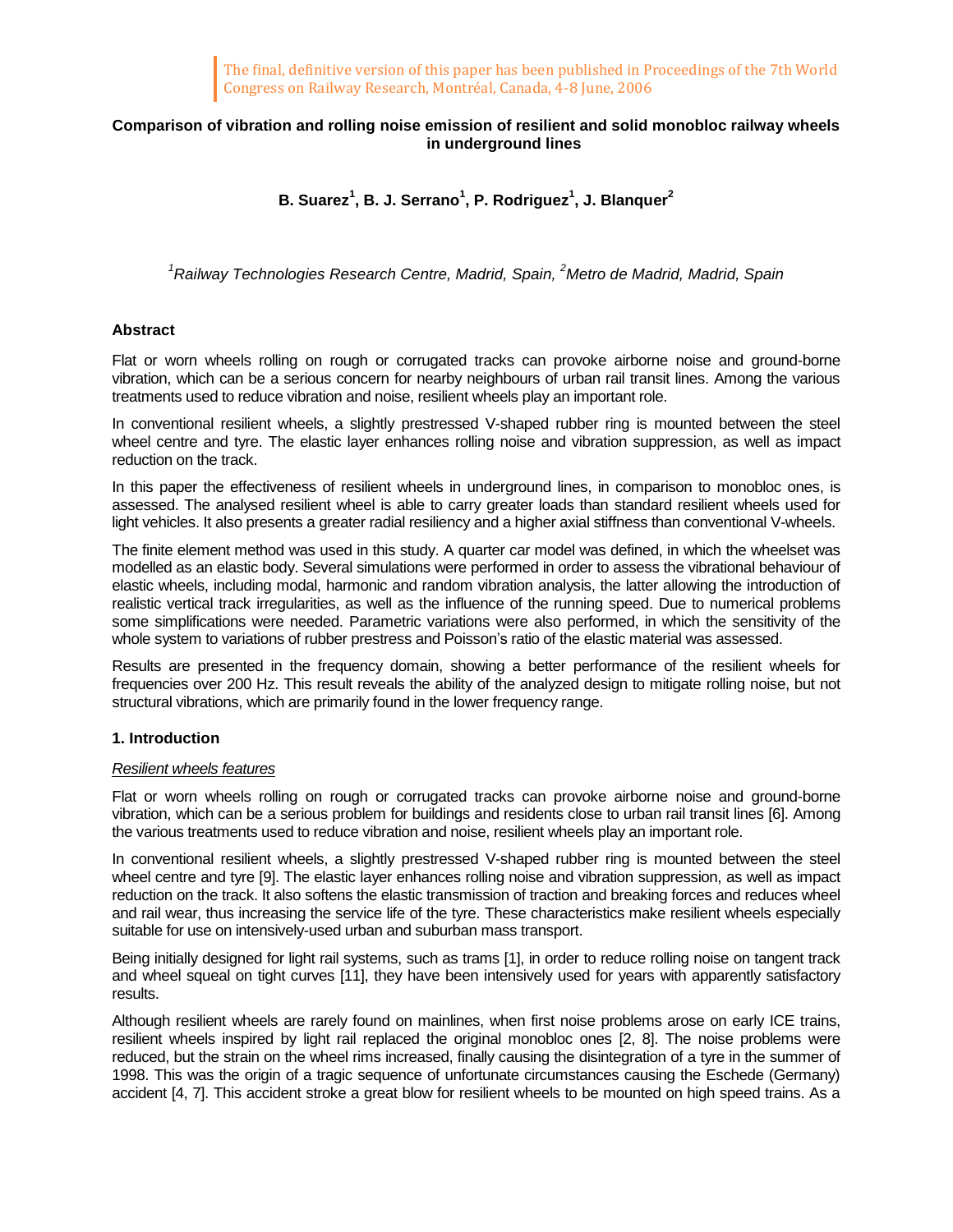consequence, very few research works have been published regarding resilient wheels effectiveness, despite thousands of them are still in operation for urban transport, without any noticeable incident.

## *Comparative study*

In a cooperation project between the Railway Technologies Research Centre (CITEF) of the Polytechnic University of Madrid (UPM), and Metro de Madrid, the effectiveness of resilient wheels specifically designed for underground lines, in comparison with monobloc ones, was assessed. The analysed resilient wheel, which is equipped with a V-shaped rubber ring, is able to carry greater loads than those mounted on light vehicles. It also presents a greater radial resiliency and a higher axial stiffness than conventional V-wheels.

The finite element method was used in this study. A quarter car model has been defined in the Ansys program, in which the wheelset was modelled as an elastic body. Several simulations were performed in order to assess the vibrational behaviour of elastic wheels, including modal, harmonic and random vibration analysis, the latter allowing the introduction of realistic vertical track irregularities, as well as the influence of running speed.

# **2. Description of the analysed wheel**

The wheel comprises a wheel centre and a flanged tyre, both made of steel, a rubber ring and a steel pressure ring (se[eFigure](#page-2-0) 1) [10].



Figure 1: Resilient wheel components

- <span id="page-2-0"></span>The rubber ring has an V-shaped section, whose flanges form an angle of 60º with the wheel axis, thus providing a greater resiliency in the radial direction and a better stiffness in the axial direction than other conventional resilient wheels. The rubber ring does not completely fill the space designated for it between the steel parts, and usually only the rubber ring flanges transmit loads (they are exposed to shear and pressure). For higher loads, the central part of the annular body is also transmitting pressure loads, thus giving the wheel a progressive stiffness increase.
- The pressure ring is attached to the wheel centre by screw joints, which squeeze the rubber ring and ensure a permanent contact between the rubber ring and the surrounding steel pieces.
- The steel components are provided with annular grooves in the surfaces that come in contact with the rubber ring, increasing the contact surface and preventing undesired circumferential movements of the rubber ring.

# **3. Simulation models**

## *General features*

Quarter car models were set up (including a wheelset, a half bogie and a quarter carbody) in order to compare the dynamic behaviour of resilient and monobloc wheels.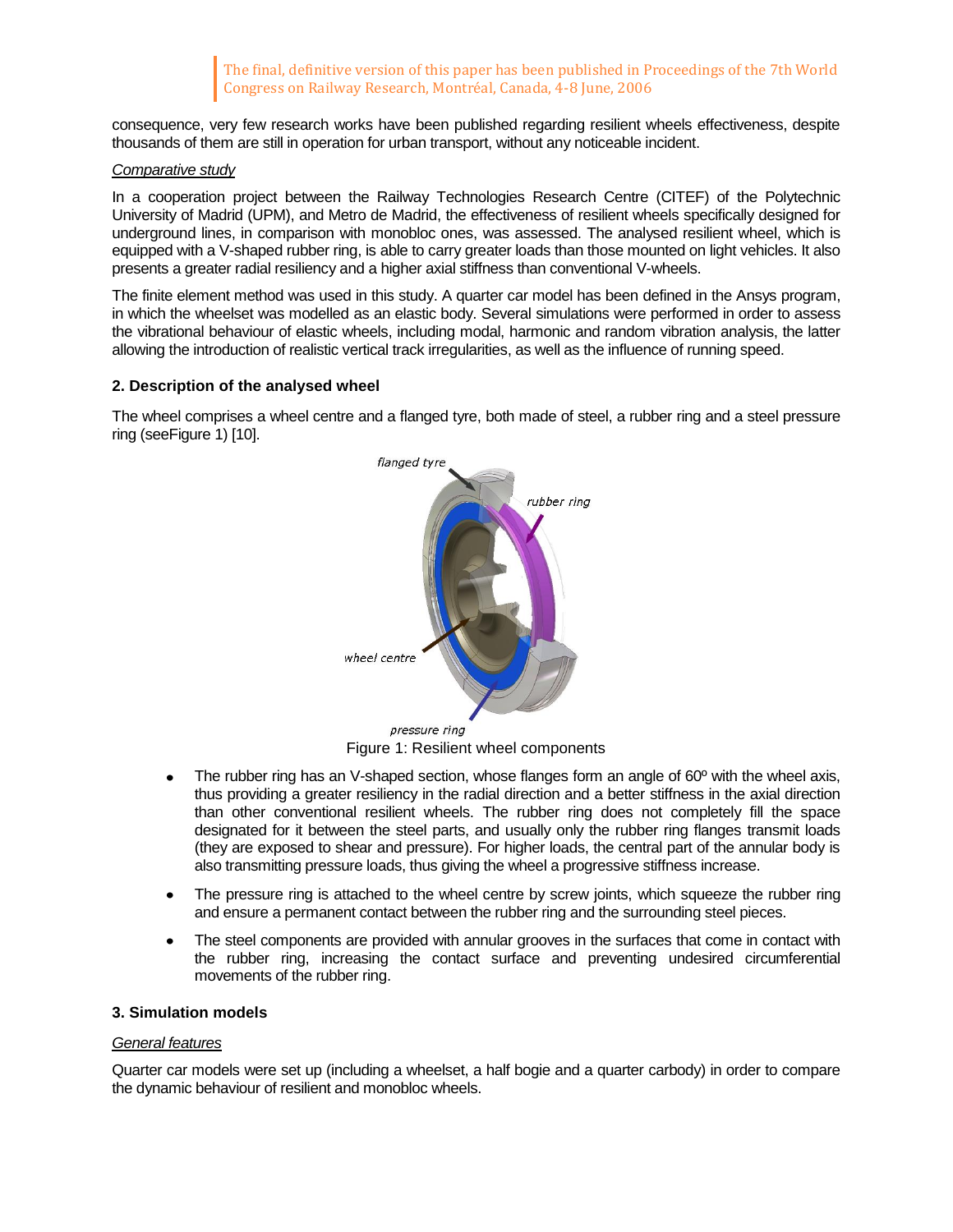The wheelset was modelled with the finite element technique. A lumped mass was also placed on the wheelset axis, in order to consider the influence of the brake disc. The bogie and the carbody were treated as rigid bodies. Wheelset, bogie and carbody were joined by the springs of the primary and secondary suspension.

## *Wheelset meshing*

In the finite element model, the wheel geometry was simplified, even though the principal features of both wheelset and axis were maintained. The annular grooves of the resilient wheel, which prevent undesired circumferential movements between rubber and steel pieces, were replaced by movement constraints between nodes in both surfaces.

After simplifying the geometry, a half section of the axis and the wheel were meshed, using plane square elements. The resilient wheel was meshed using smaller elements for the rubber component, subjected to higher deformations. Then the plane mesh was revolved around the axis of symmetry, thus obtaining a threedimensional model composed by hexahedral elements (SOLID45) [\(Figure](#page-3-0) 2).



Figure 2: Wheel and axis meshing: monobloc (left) and resilient (right) wheels

<span id="page-3-0"></span>Hyperelastic elements are usually used when modelling rubber materials, that have Poisson's ratios close to 0.5. These elements are based on a mixed non-linear pressure-displacement (p-U) formulation, which only can be used for static or transitory analyses. However, harmonic and power spectral density analyses seem to be more suitable to assess the dynamic behaviour of the vehicle. Since the later analyses are based on a previous modal one, intrinsically linear, and the rubber ring deformations are small, the rubber part was meshed using solid elements with linear characteristics (SOLID45).

# *Boundary conditions*

The study focused on the main external source of vibration, which are the track vertical irregularities. Thus, symmetry boundary conditions could be applied to the vertical plane which contains the rolling axis, in order to reduce computation time. For the same reason, only vertical and roll movements of the bogie and the carbody were allowed.

The contact between the wheel and the rail, where the excitation due to the track irregularities is applied, was modelled by vertical constraints defined on both wheels, at the contact point location.

## *Rubber ring prestress*

In its steady state, the rubber ring is prestressed. This compression causes a permanent tensional state, affecting the rubber stiffness and, therefore, the resilient wheel dynamics. In order to take into account this effect, a previous static analysis was performed, in which the rubber was compressed, and its initial stress state was modified.

In the starting model, the rubber ring had no initial deformation. Initially, the pressure ring was axially displaced outwards from its final position, until coming into contact with the outer side of the undeformed rubber ring [\(Figure](#page-4-0) 3, left). This initial displacement of the pressure ring was computed according to the real interference between the steel and rubber components in the final stage of the assemblage process, but had opposite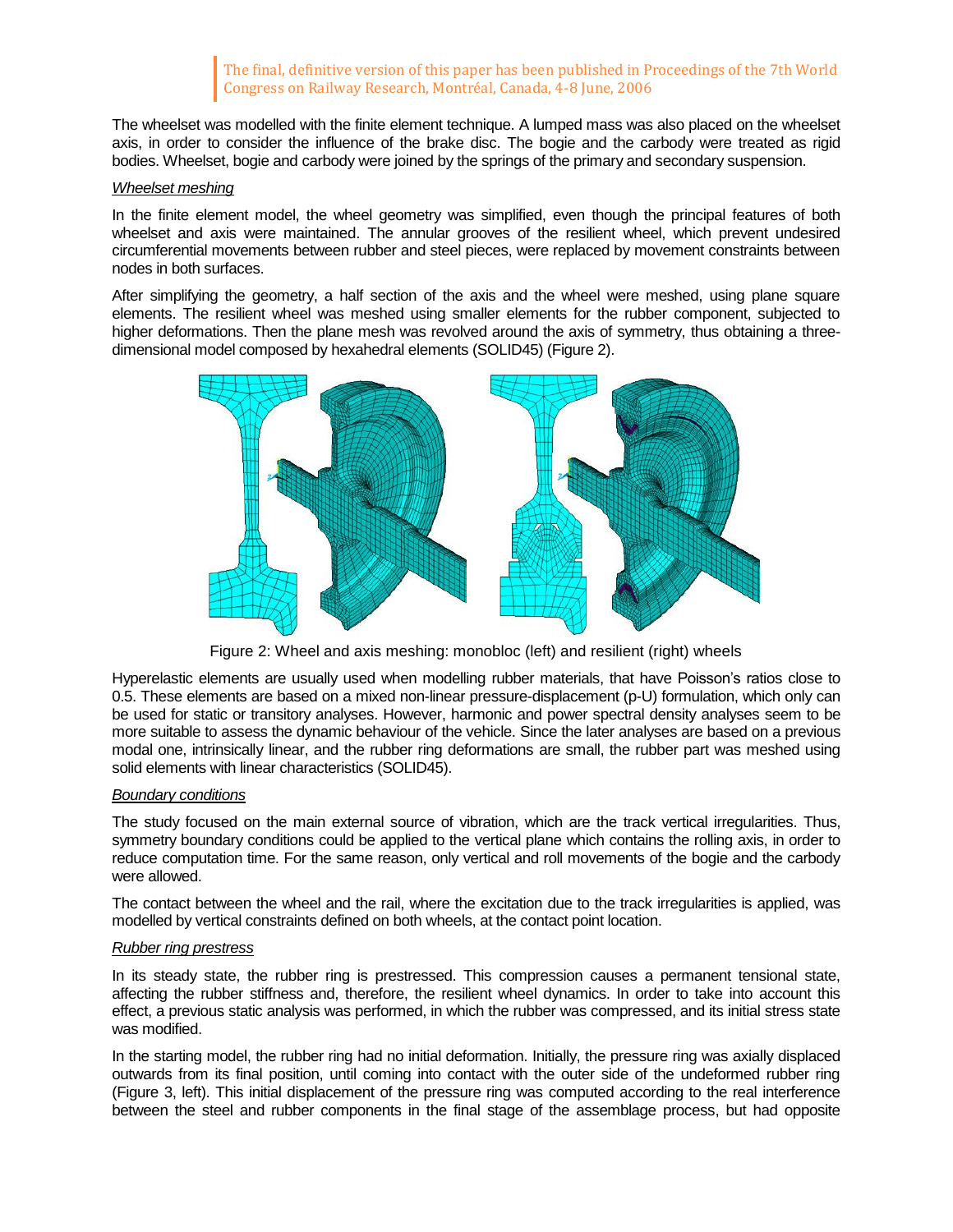direction. The wheel tyre was completely attached to the rubber ring, whilst the wheel centre and the pressure ring were only connected to the rubber flanges, but not to the central part of the rubber ring (attachment nodes are marked with green crosses in [Figure](#page-4-0) 3). All the wheel centre degrees of freedom were constrained, and an axial displacement was imposed to the external face of the pressure ring, forcing it to move towards its final position.

The resulting stresses obtained in the static analysis were stored as the initial state for further dynamic analysis. Node positions were also updated, and finally the wheel centre and the pressure ring were attached to the rubber ring [\(Figure](#page-4-0) 3, right). When defining the mesh size, the final position of the nodes had to be considered, so that they could be joined after the aforementioned static calculation.



Figure 3: Rubber ring prestress: initial state (left) and final state (right)

# <span id="page-4-0"></span>*Loads applied to the wheelset*

Track irregularities are transmitted to the wheelset through the wheel-rail contact patch, and from here to the rest of the vehicle, through the primary and secondary suspensions.

To apply a movement constraint over a wheel area of the same size as the real contact patch (around 3 cm<sup>2</sup>), a very thin mesh would be required, thus increasing computation time. On the other hand, if the original mesh size was maintained in this area, the constraint would affect only a single node, thus causing high local unrealistic deformations. In order to avoid these inconveniences, a small area around the theoretical contact point was stiffened, and the movement constraint was applied to an additional node, rigidly attached to this area. In this manner, all nodes pertaining to the stiffened area shared the same displacement.

A similar problem appeared in those points where the wheelset extremes were attached to the primary suspension springs. In order to avoid this problem, the spring end was attached to a special node that was joined to all the nodes belonging to the bearing supporting surface, thus proportionally distributing the received force between them.

The weight of the disk brake was transmitted in the same manner to all the nodes belonging to the wheelset surface where the disc is mounted.

# **4. Preliminary studies**

Some limitations for the resilient wheel model were found when using linear elements in the rubber mesh whth a Poisson's ratio of 0.48 (almost no compressibility at all). The low compressibility lead to erroneous solutions when the rubber ring was compressed more than a certain limit value. For this reason, the influence of Poisson's ratio and the initial rubber compression on the final results was analysed. Lower, admissible values for the Poisson's ratio were found that did not noticeably affect the final results.

By means of a sensitivity study, the frequency response of the system was compared for different values of the Poisson's ratio and of the interference existing between the rubber and the steel pieces, under a sinusoidal vertical excitation applied to the wheel, in the frequency range between 0 and 200 Hz.

The graphs shown in [Figure](#page-5-0) 4 correspond to the frequency response functions obtained for the vertical displacement of the wheelset's extreme end, for Poisson's ratios of 0.48 (actual value), 0.5 and 0.4, and interferences of 1 (actual value), 0.7, 0.4 and 0 mm. As the Poisson's ratio decreases, higher interferences can be applied to the rubber material. The rubber ring that allows a higher interference and thus higher initial prestress without leading to erroneous results is that of Poisson's ratio equal to 0.4.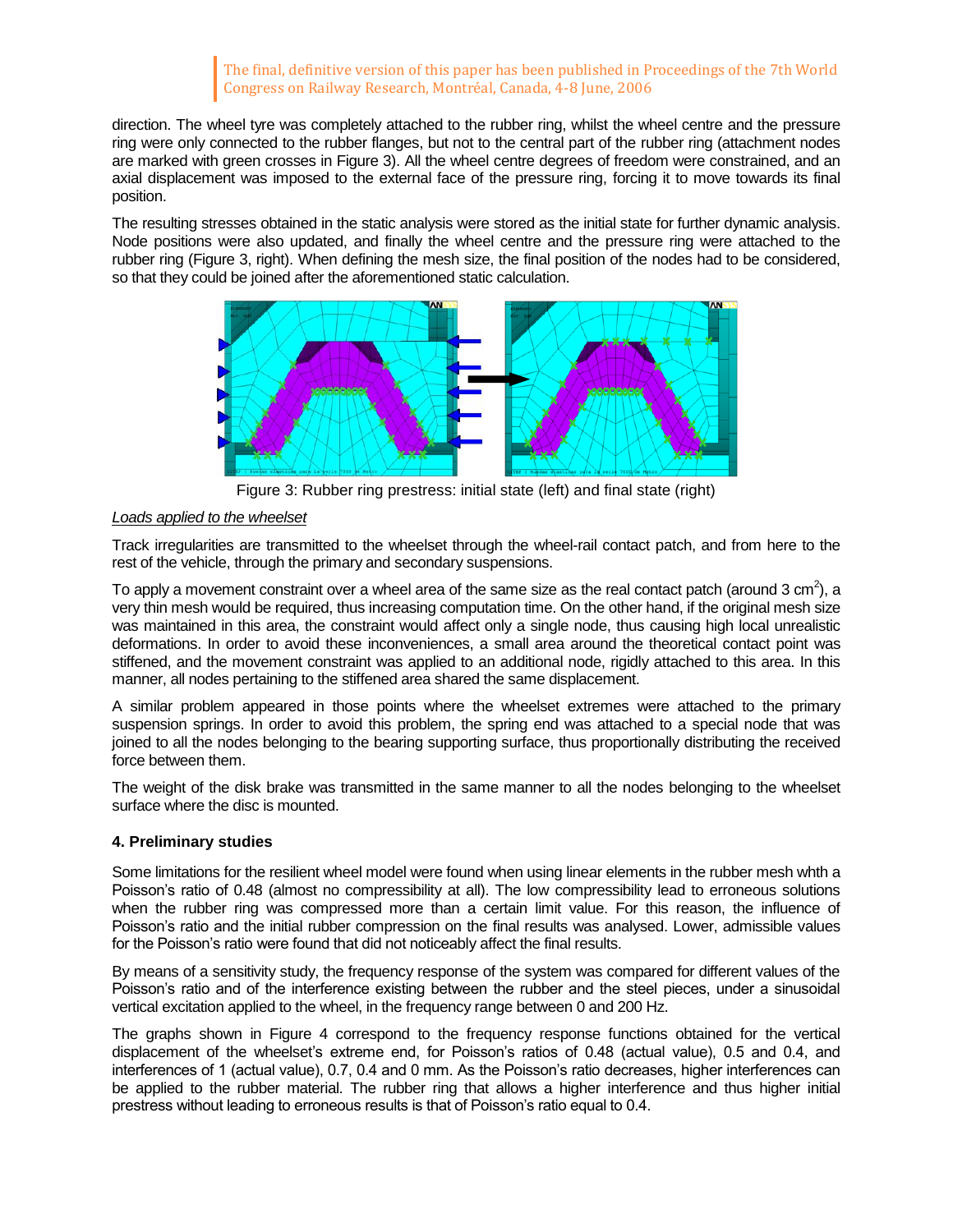

Figure 4: Frequency response function for diverse Poisson's ratios and geometric interferences

<span id="page-5-0"></span>In the comparative study shown in [Figure](#page-5-0) 4, the obtained curves revealed a higher difference in the frequency range between 50 and 140 Hz. In this range, resonance of the rubber ring and the second bending mode of the wheelset, in which the rubber has a great displacement, occurred.

It could be seen that, when lowering Poisson's ratio, the peaks were shifted to the left, whilst, when lowering the geometric interference, peaks moved to the right, thus balancing the previous effect. However, it was also observed that, when increasing the geometrical interference, the differences between rubber materials with different Poisson's ratios were reduced. In any case, the observed differences between the cases studied were of relatively small importance.

According to these results, the model which was closest to reality was that allowing the higher possible geometric interference, even though Poisson's ratio was smaller than the real value. In the definitive models a geometric interference of 0.9 and a Poisson's ratio of 0.4 were defined, being a good enough approximation to reality.

# **5. Modal analysis**

Table 1 shows the first eigenfrequencies for vehicle models with resilient and monobloc wheels. Differences between both models were noticed from the sixth mode on.

**Resilient Wheels**

|                                       |                                                                                                                                                                   | נו פאוויסווג וויסווכפו                    |                             |                                                                                                                                                                                       |                                                    |
|---------------------------------------|-------------------------------------------------------------------------------------------------------------------------------------------------------------------|-------------------------------------------|-----------------------------|---------------------------------------------------------------------------------------------------------------------------------------------------------------------------------------|----------------------------------------------------|
| <b>Monobloc Wheels</b>                |                                                                                                                                                                   |                                           | <b>Mode</b>                 | <b>Description</b>                                                                                                                                                                    | Freq. [Hz]                                         |
| <b>Mode</b>                           | <b>Description</b>                                                                                                                                                | Freq. [Hz]                                |                             | Carbody roll                                                                                                                                                                          | 0.94                                               |
| $\overline{2}$<br>3<br>$\overline{4}$ | Carbody roll<br>Carbody vertical displ.<br>Bogie roll<br>Bogie vertical displ.                                                                                    | 0.94<br>1.25<br>15.28<br>15.64            | $\mathbf{2}$<br>3<br>4<br>5 | Carbody vertical displ.<br>Bogie roll<br>Bogie vertical displ.<br>Wheelset 1 <sup>st</sup> bending mode                                                                               | 1.25<br>14.82<br>15.35<br>46.50                    |
| 5<br>6<br>8<br>9                      | Wheelset 1 <sup>st</sup> bending mode<br>Wheelset $2^{nd}$ bending mode<br>Wheelset 3 <sup>rd</sup> bending mode<br>Symmetric umbrella<br>Anti-symmetric umbrella | 49.77<br>116.4<br>143.8<br>216.6<br>293.7 | 6<br>8<br>9<br>10<br>11     | Left rubber ring resonance<br>Wheelset $2^{nd}$ bending mode<br>Wheelset 3 <sup>rd</sup> bending mode<br>Right rubber ring resonance<br>Symmetric umbrella<br>Anti-symmetric umbrella | 76.68<br>92.66<br>112.9<br>135.1<br>145.1<br>192.2 |
|                                       |                                                                                                                                                                   |                                           | 12                          | Bending of left wheel tyre                                                                                                                                                            | 274.4                                              |

Table 1: Eigenfrequenies of models with monobloc (left) and resilient (right) wheels

# **6. Harmonic analysis**

When running over a track at a given velocity, rail geometric irregularities are transformed into a time excitation applied on the vehicle at the contact point. On the other hand, the own motion of the wheelset is transmitted to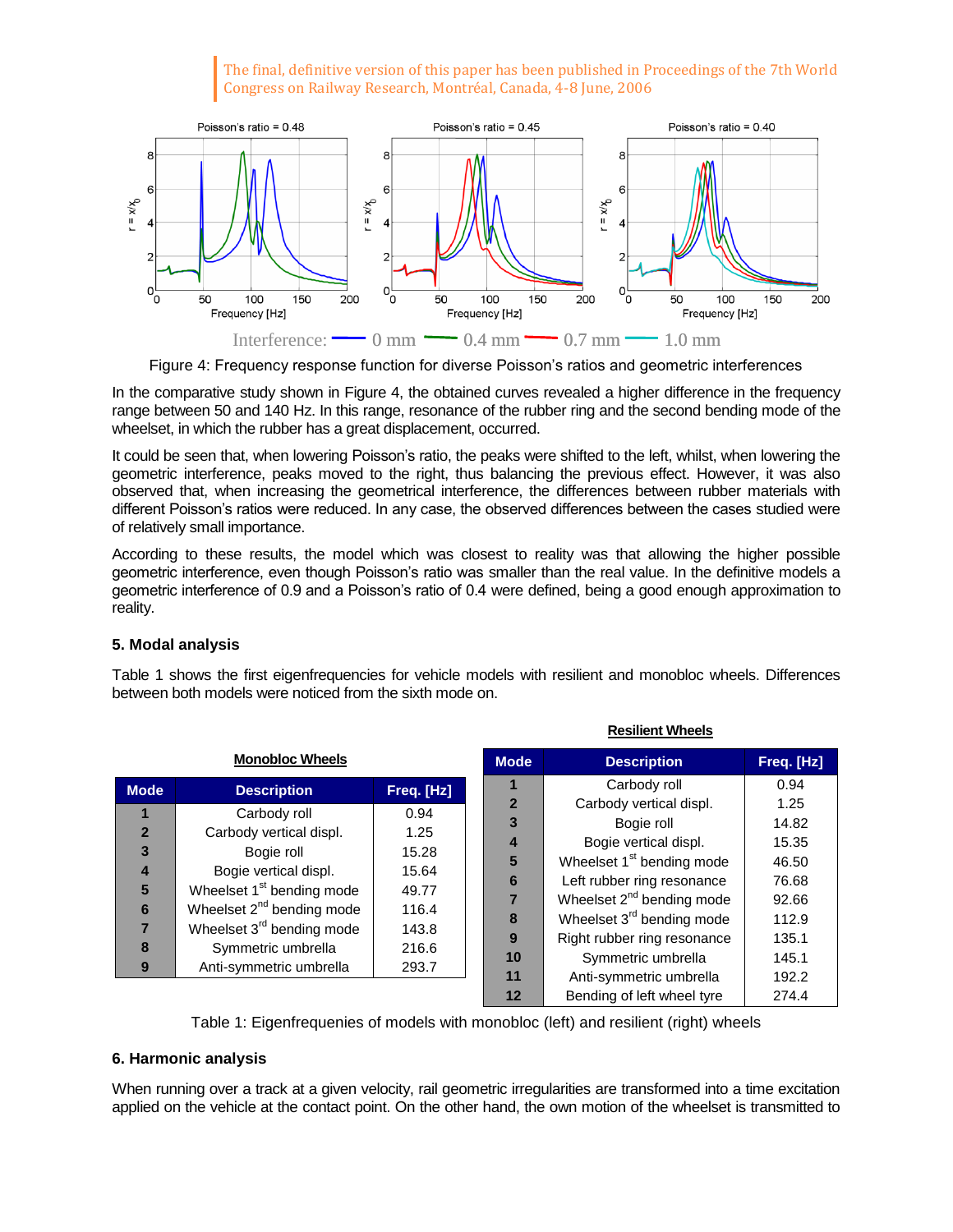the track through the contact point and to both bogie and carbody through the primary and secondary suspensions. Noise is also emitted.

During the harmonic analysis, a vertical sinusoidal displacement was applied at the wheel contact patch, having a constant amplitude and a variable frequency in the range between 0 and 1000 Hz.

## *Results*

The system response was obtained in several representative points on the wheelset, the bogie and the carbody. Frequency response functions give the ratio between the response obtained at a certain point and the applied excitation, for all the frequencies considered. As an example, [Figure](#page-6-0) 5 shows the frequency response functions for the force transmitted to the rail, for wheelsets with both monobloc and resilient wheels.



<span id="page-6-0"></span>As can be seen, for frequencies higher than 150 Hz, resilient wheels revealed a noticeably better behaviour.

#### **7. Power spectral density analysis**

In order to evaluate the effect that stochastic vibrations induce on the system, rail-specific power spectral density (PSD) functions, defining track irregularities, are usually employed, which put a great emphasis on longer wavelengths than on shorter ones. Short wavelength defects (from 20 cm to 3 m) are related to the rail shape and the rail's welding joints, while medium (from 3 to 25 m) and long (greater than 25 m) wavelengths are associated to geometrical defects of the ballast layer and platform [5].

In this study, the effect of the resilient wheel running on a slab track was of concern. Therefore, it was considered that the contribution of medium and long wavelength irregularities, related to the presence of ballast layer, was small. To define vertical irregularities, a PSD function published by the ERRI B176 committee [3] was used. This PSD function is representative of a track with a low vertical irregularity level and is given by:

$$
S_z = A_z \frac{\Omega^2 c}{\Phi^2 + \Omega^2 R \cdot \Phi^2 + \Omega^2 c}
$$

with  $\Omega_c$ =0.8246 rad/m,  $\Omega_R$ =0.0206 rad/m and  $A_z$ =4.032 $\cdot$ 10<sup>-7</sup> m·rad, being Ω the spatial frequency.

When running on the track, the vehicle wheels pass over the rail irregularities at a certain speed, so that the track spatial irregularities z(s) are converted into time excitations z(t) acting on the wheels. The relationship between the time PSD,  $S_z(\omega)$ , acting on the wheel and the spatial PSD,  $S_z(\Omega)$ , due to the track irregularities, are related by the vehicle velocity, V:

$$
S_z(\omega) = \frac{1}{V} S_z(\Omega)
$$

For this study, a running speed of 70 km/h was considered.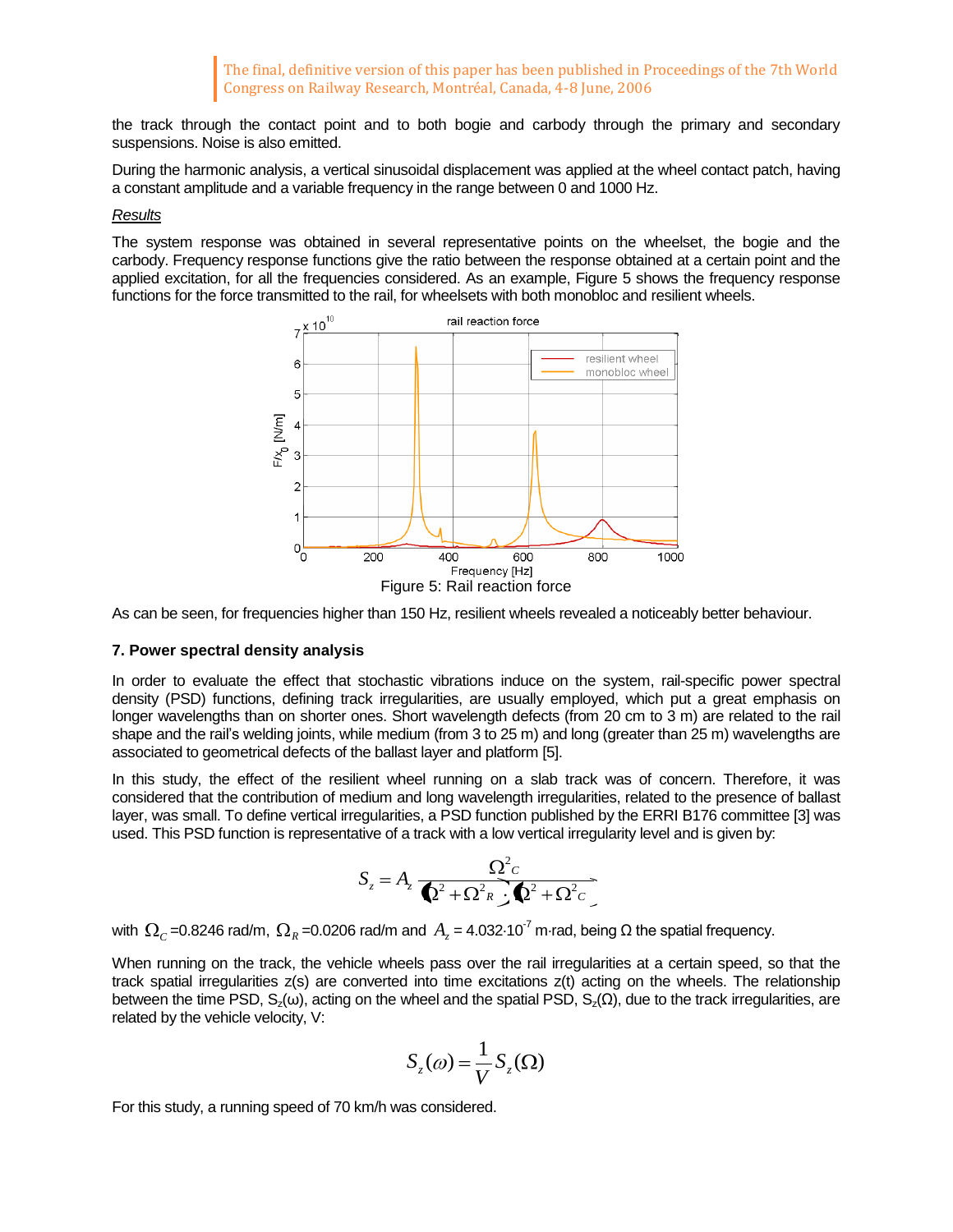On railway tracks, the maximum wavelength is usually found up to 100 m. This maximum wavelength corresponds to a minimum frequency of 0.2 Hz for running velocities of 70 km/h. On the opposite end, a track excitation over 1000 Hz is considered negligible, even though the audio spectrum reaches higher values. Therefore, in order to analyse the system's effectiveness on reducing noise emission, its response was computed for frequencies up to 1000 Hz. For a running velocity of 70 km/h, frequencies up to 1000 Hz correspond to wavelengths over 0.02 m.

Given the transfer function  $H_{z'}(\omega)$  at a certain point, its PSD response can be computed according to the following relationship:

$$
S_{z'}(\omega) = |H_{z'}(\omega)|^2 \cdot S_{z}(\omega)
$$

To compute the PSD functions for the vehicle response, the transfer functions obtained in the previous harmonic analysis were used.

### *Results*

As an example[, Figure](#page-7-0) 6 shows the response PSD obtained for the vertical displacement of two different points, located at the wheelset centre and on top of the wheel, for wheelsets with both resilient and monobloc wheels.



<span id="page-7-0"></span>Figure 6: Vertical displacements for points located at the wheelset centre (left) and top of the wheel (right)

The excitation used in harmonic analyses has the same magnitude over all frequencies, whilst the excitation used in PSD analyses has lower amplitudes for higher frequencies. However, From a qualitative point of view, the system response obtained in the PSD analysis reveal the same tendency than frequency response functions computed during harmonic analysis, and the same kind of observations were made.

## **8. Summary of the results obtained in this study**

Additional results were obtained for other points on the quarter car model, but had not been included graphically in this paper. The following results were observed:

*Carbody and bogie responses:* The carbody and the bogie oscillated with almost the same vertical displacement as the excitation, for frequencies lower than their own vertical eigenfrequencies (1 Hz for the carbody and 15 Hz for the bogie). Close to those frequencies, the displacements reached their maximum values. For higher frequencies, the vibrations were mainly absorbed by the suspensions, thus having very small displacements. This effect was emphasized in the PSD analysis.

*Wheelset response:* The responses at different representative points on the wheelset were obtained in order to study the wheelset's vertical vibrations. For all points, it was observed that: for lower frequencies (up to 45 Hz), models with resilient and monobloc wheels showed a similar behaviour; for frequencies between 45 and 200 Hz, models with resilient wheels showed a worse dynamic behaviour, due to the resonances of the rubber rings,